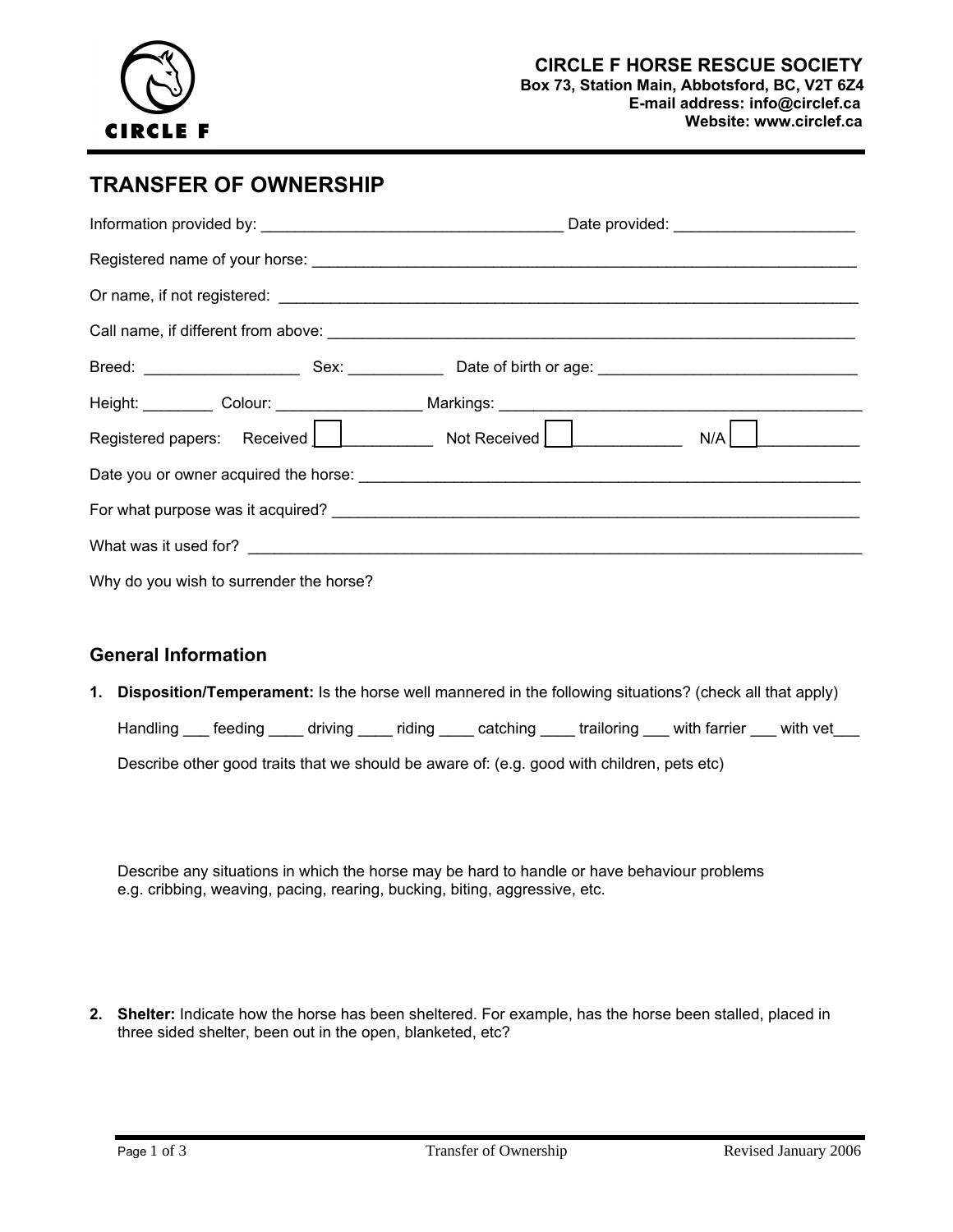

- **3. Tack:** What has been the customary tack and bit used?
- **4. Use of horse:** In your opinion what do you think this horse's use recommendations and limitations are?
- **5. Handling**: Have you any recommendations in regards to how others should handle the horse?

- **6. Feeding:** What recommendations do you have for feeding the horse?
- **7. Farrier:** When was your last farrier call date?

What recommendation does he have regarding trimming, corrective shoes, etc?

Name of farrier most familiar with the horse: \_\_\_\_\_\_\_\_\_\_\_\_\_\_\_\_\_\_\_\_\_\_\_\_\_\_ \_\_\_\_\_\_\_\_\_\_\_\_\_\_\_\_\_\_\_\_\_\_\_\_

Phone number of farrier: \_\_\_\_\_\_\_\_\_\_\_\_\_\_\_\_\_\_\_\_\_\_\_\_\_\_\_\_\_\_\_\_\_\_\_\_\_\_\_\_\_\_\_\_\_\_\_\_\_\_\_\_\_\_\_\_\_\_\_\_\_\_\_\_\_\_

8. **Medical Information:** Please list all known medi cal problems/conditions ( allergies, navicular, bro ken bones, injuries, lameness, heaves, etc. ) , their diagnosis, type of treatment, what has worked, what has not worked, medication recommended, prognosis for healing, is condition recurrent? Recommendations, restrictions, limitations:

Name of veterinarian most familiar with the horse: \_\_\_\_\_\_\_\_\_\_\_\_\_\_\_\_\_\_\_\_\_\_\_\_\_\_\_\_\_\_

Phone number of the vet: \_\_\_\_\_\_\_\_\_\_\_\_\_\_\_\_\_\_\_\_\_\_\_\_\_\_\_\_\_\_\_\_\_\_\_\_\_\_\_\_\_\_\_\_\_\_\_\_\_\_\_\_\_\_\_\_\_\_\_\_\_\_\_\_